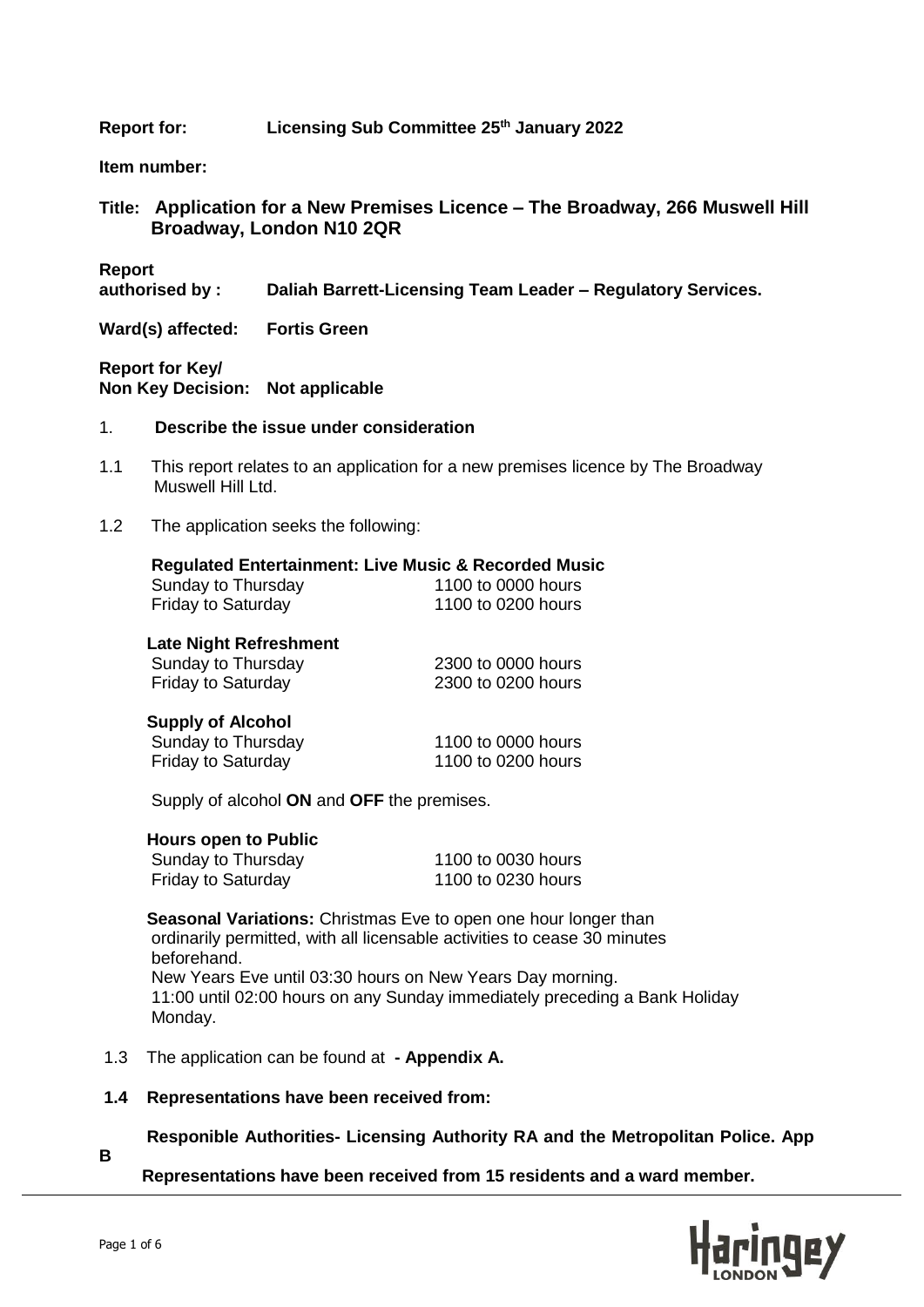# **Appendix C.**

## 1.5 **Recommendation**

 In considering the representations received and what is appropriate for the promotion of the licensing objectives, the steps the Sub-Committee can take are:

- Grant the aspplication as requested
	- Grant the application whilst imposing additional conditions and/or altering in any way the proposed operating schedule.
	- **Exclude any licensable activities to which the application relates**
	- Reject the whole or part of the application

 Members of the licensing sub committee are asked to note that they may not modify the conditions or reject the whole or part of the application merely because it considers it desirable to do so. It must be appropriate in order to promote the licensing objectives.

#### **2 Background**

- 2.1The premises is situated along a parade of retail units with residential above and to the rear. The premises had operated as a cafe with the ability to sell alcohol for many years, which then changed into a more alcohol led business as a wine bar and then into a fully fledged nightclub for a number of years. Mr Ioannou the previous licence holder took over the premises in 2015 and had operated it as a nightclub. The premises licence was susbsequently reviewed by the Police in 2017 due to ongoing concerns with anti social behaviour and a failure on the part of the then licence holder to actively manage issues arising and cooperate with the Police in the investigation of incidents. Thereby not upholding or promoting the licensing objectives.
- 2.2 The Police were asking for conditions to be added to the licence, but the LSC after hearing from all parties determined to revoke the Premises Licence. The revocation never took effect as the then licence holder appealed the decision to the Court. On advice from an independent barrister the Council agreed to a number of conditions to be imposed on the licence, which was agreed to be the Magistrates. The conditions imposed put in place a restrictive licence that stopped the licence holder from being to operate as a nightclub and required food to be made available with all alcohol sales after 2300. It also reduced the operating times at the venue. The then licence holder remained closed for a period of time and once he attempted to reopen again under the new conditions it proved difficult for him to do so. He subsequently sold the premises onto the current premises licence holder –The Broadway Muswell Hill Ltd- Mr Savvas Morgan, who transferred the existing Premises licence in February 2020.
- 2.3 The area at Muswell Hill Broadway had been home to a number of late night venues in previous years. It was the main hot spot for crime generation caused by the night time economy in Haringey some years ago but there has been significant change in the area since that time. There were previously 3 late night clubs and a public house as well as a late night kebab premises that operated into the early hours of the morning in this area. All of these venues have had their Premises licence reviewed by the Met Police.
- 2.4 In more recent times, residents have reported incidents of antisocial behaviour in the Area. Some of the concerns raised relate to The Broadway others relate to The Mossy Wells and TheVenue N10. Residents have expressed concerns of the patrons using the private car park area at the rear of The Broadway in the residential landscaped area to park cars and congregate and play music once they have left the venue.

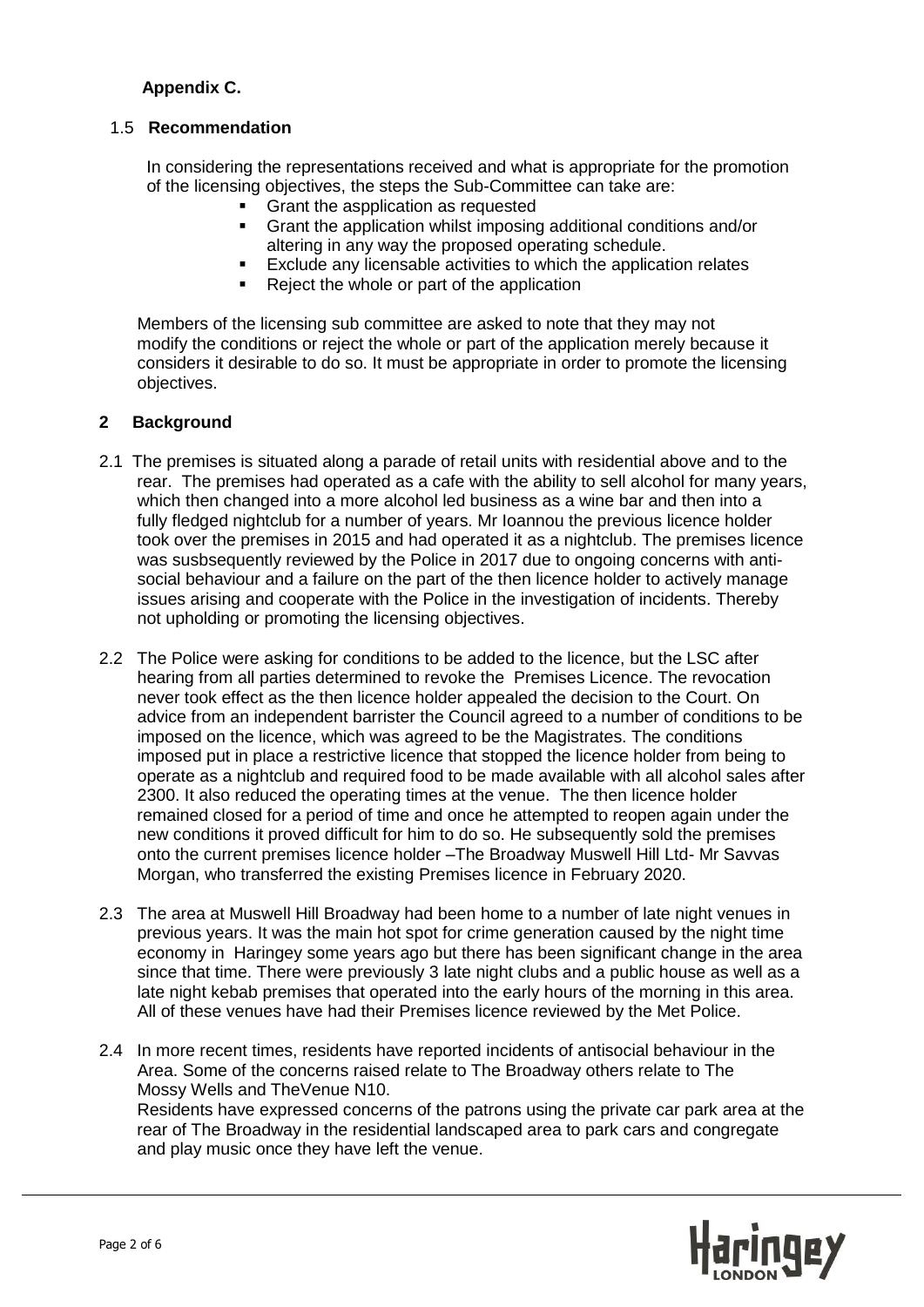- 2.5 Members will note from the letters of representation that a lot of the concerns raised has been around the operation of a late night venue or club in the area and the appropriateness of such an establishment in what is being viewed as a predominantly residential area. The venue has been in this area for many years and whilst some residents do not approve of late night venues in the area this in itself is not a valid reason to refuse a licence. Representations must be relevant and, in the case of 'other persons' must not be frivolous or vexatious.
- 2.6 The Licensing Authority has communicated with Ms Bianca Morgan since The Broadway started to operate but has not had any communication with Savvas Morgan- the current named DPS and the proposed DPS for this new application. Complaints received from residents or concerns raised by the Out of Hours Offiers have been referred and discussed with Ms Morgan directly in order to request a response on how the concerns raised would be dealt with or mitigated to address the licensing objectives.
- 2.7 The premises has Planning permission since 1968 to operate as a restaurant but required to ensure that no noise nuisance should emanate from its use that would affect nearby residents.
- 2.8 In September 2021 a new Premises Licence was granted to 272 Muswell Hill Broadway The matter received representation from residents and RAs, the LSC therefore determined the application with the following timings:

#### **Supply of Alcohol**

| <b>Recorded Music</b>      |                    |
|----------------------------|--------------------|
| <b>Friday and Saturday</b> | 1000 to 2330 hours |
| Sunday to Thursday         | 1000 to 2230 hours |

# Sunday to Thursday 1000 to 2230 hours

|  | <b>Friday and Saturday</b> | 1000 to 2330 hours |
|--|----------------------------|--------------------|
|--|----------------------------|--------------------|

# **Provision of Late Night Refreshment**

Friday and Saturday 2300 to 0000 hours

## **The opening hours of the premises:**

Sunday to Thursday 1000 to 2300 hours

Friday and Saturday 1000 to 0000 hours

2.9 The Mossy Wells, which is situated almost facing 266 Muswell Hill Broadway N10 has the following hours:

| Provision of Late Night Refreshment |  |  |
|-------------------------------------|--|--|
| 2300 to 0030                        |  |  |
| 2300 to 0100                        |  |  |
|                                     |  |  |
| 0900 to 0030                        |  |  |
|                                     |  |  |

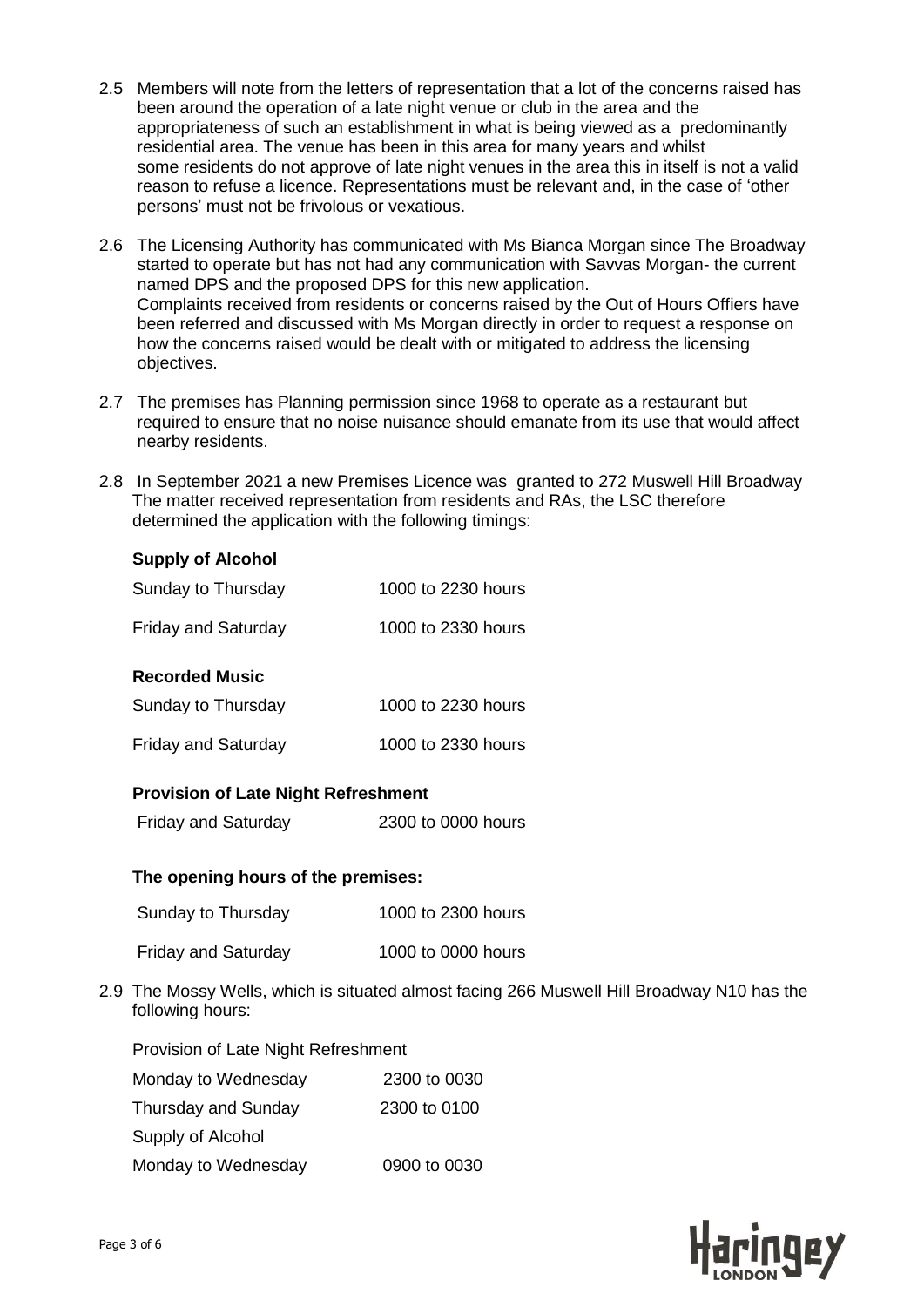Thursday and Sunday 0900 to 0100

 New Years Eve licensable activities from the start of permitted hours on 31 December until the start of permitted hours on 1 January.

 St. David's Day, St. Patrick's Day, St. George's Day and St Andrew's Day, an additional hour with seven days prior notice and agreement with the police.

 Statutory Bank Holiday weekend periods and for Thursday before Good Friday an for Christmas Eve an additional hour.

 On occasions of local, national or international significance or for charitable events, limited to twelve per year, the terminal hour will be extended by one hour, with fourteen days prior notice and agreement with the police.

The opening hours of the premises:

| Monday to Wednesday | 0700 to 0100 |
|---------------------|--------------|
| Thursday and Sunday | 0700 to 0130 |

## 3 **Licensing Policy**

- 3.1 The committee will also wish to be aware of the guidance issued under section 182 of the Licensing Act 2003. Licensing is about regulating the provision of licensable activities on licensed premises, by qualifying clubs and at temporary events within the terms of the Licensing Act 2003. The terms and conditions attached to various permissions are focused on matters which are within the control of individual licensees and others granted relevant permissions. Accordingly, these matters will centre on the premises and places being used for licensable activities and the vicinity of those premises and places.
- 3.2 The objective of the licensing process is to allow for the carrying on of retail sales of alcohol and the prevention of public nuisance, prevention of crime and disorder, public safety and protection of children from harm. It is the Licensing Authority's wish to facilitate well run and managed premises with licence holders displaying sensitivity to the impact of the premises on local residents.
- 3.3 In considering licence applications, where relevant representations are made, this Licensing Authority will consider the adequacy of measures proposed to deal with the potential for public nuisance and/or public disorder having regard to all the circumstances of the case.
- 3.4 Where relevant representations are made, this authority will demand stricter conditions with regard to noise control in areas that have denser residential accommodation, but this will not limit opening hours without regard for the individual merits of any application. This authority will consider each application and work with the parties concerned to ensure that adequate noise control measures are in place. Any action taken to promote the licensing objectives will be appropriate and proportionate.
- 3.5 This Licensing Authority in determining what action to take will seek to establish the cause of concern and any action taken will be directed at these causes. Any action taken to promote the licensing objectives will be appropriate and proportionate.
- 3.6 Where relevant representations are made, this authority will demand stricter conditions with regard to noise control in areas that have denser residential accommodation, but this will not limit opening hours without regard for the individual merits of any application. This authority will consider each application

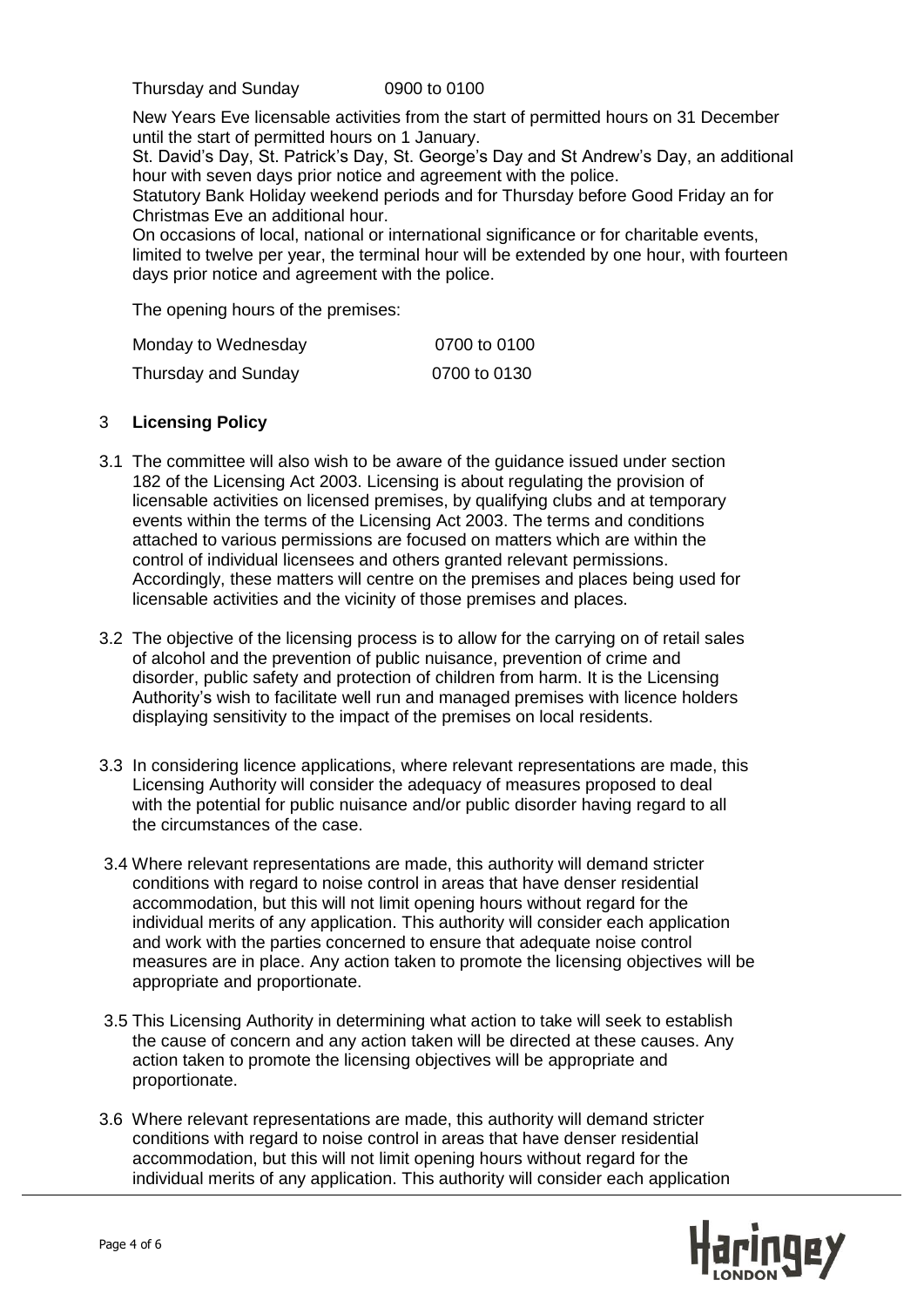and work with the parties concerned to ensure that adequate noise control measures are in place

- 3.7 Also The Licensing Authority may not impose conditions unless its discretion has been exercised following receipt of relevant representations and it is satisfied as a result of the hearing that it is appropriate to impose conditions to promote one or more of the four licensing objectives. Therefore conditions may not be imposed for the purpose other than promoting the licensing objectives and in some cases no additional conditions will be required.
- 3.8In cases Members should make their decisions on the civil burden of proof, that is the balance of probability.
- 3.9 Members should consider in all cases whether or not primary legislation is the appropriate method of regulation and should only consider licence conditions when the circumstances in their view are not already adequately covered elsewhere.
- 3.10 The Government has advised that conditions must be tailored to the individual type, location and characteristics of the premises and events concerned. Conditions cannot seek to manage the behaviour of customers once they are beyond the direct management of the licence holder and their staff. The Councils Licensing policy generally expects applicants to address the licensing objectives and discuss how to do this with the relavant responsible authorities.

## 4 **Licensing hours**

- 4.2 Where relevant representations are made, the Council will consider the proposed hours on their individual merits. Notwithstanding this, the Council may require stricter conditions in areas that have denser residential accommodation to prevent public nuisance. The Council will endeavour to work with all parties concerned in such instances to ensure that adequate conditions are in place. The Council may restrict the hours that certain premises can offer alcohol for sale for consumption off the premises for preventing crime, disorder and nuisance.
- 5 Powers of a Licensing Authority
- 5.1 The decision should be made with regard to the Secretary of the State's guidance and the Council's Statement of Licensing Policy under the Licensing Act 2003. Where the decision departs from either the Guidance or the Policy clear and cogent reasons must be given. Members should be aware that if such a departure is made the risk of appeal / challenge is increased.
- 5.2 The licensing authority's determination of this application is subject to a 21 day appeal period or if the decision is appealed the date of the appeal is determined and /or disposed of.

## **6. Other considerations**

#### **Section 17 of the Crime and Disorder Act 1998** states:

 ''Without prejudice to any other obligation imposed on it, it shall be the duty of each authority to which this section applies to exercise its various functions with due regard to the likely effect of the exercise of those function on, and the need to do all that it reasonably can to prevent crime and disorder in its area''.

## **6.1 Human Rights**